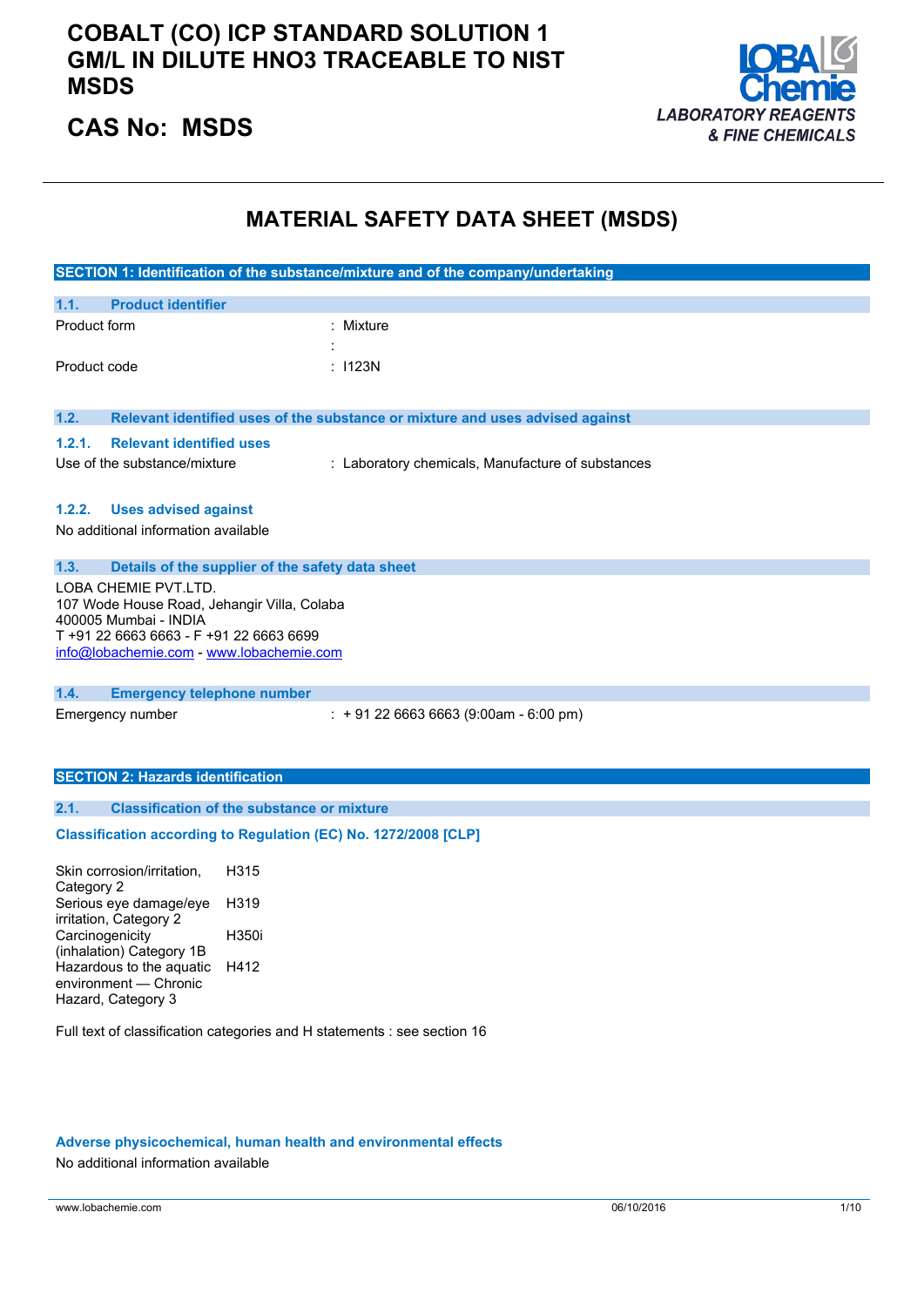Safety Data Sheet

#### **2.2. Label elements**

| Labelling according to Regulation (EC) No. 1272/2008 [CLP]<br>Hazard pictograms (CLP) | GHS07<br>GHS08                                                                                                                                                                                                                                                                                                         |
|---------------------------------------------------------------------------------------|------------------------------------------------------------------------------------------------------------------------------------------------------------------------------------------------------------------------------------------------------------------------------------------------------------------------|
| Signal word (CLP)                                                                     | : Danger                                                                                                                                                                                                                                                                                                               |
| Hazard statements (CLP)                                                               | $\therefore$ H315 - Causes skin irritation<br>H319 - Causes serious eye irritation<br>H350i - May cause cancer by inhalation<br>H412 - Harmful to aquatic life with long lasting effects                                                                                                                               |
| Precautionary statements (CLP)                                                        | : P201 - Obtain special instructions before use<br>P273 - Avoid release to the environment<br>P305+P351+P338 - IF IN EYES: Rinse cautiously with water for several minutes.<br>Remove contact lenses, if present and easy to do. Continue rinsing<br>P308+P313 - IF exposed or concerned: Get medical advice/attention |

| 2.3. | <b>Other hazards</b> |
|------|----------------------|
|      |                      |

No additional information available

**SECTION 3: Composition/information on ingredients 3.1. Substance** Not applicable

**3.2. Mixture**

| <b>Name</b>                                  | <b>Product identifier</b>                                             | $\frac{9}{6}$ | <b>Classification according</b><br>to Regulation (EC) No.<br>1272/2008 [CLP] |
|----------------------------------------------|-----------------------------------------------------------------------|---------------|------------------------------------------------------------------------------|
| Water                                        | (CAS No) 7732-18-5<br>(EC no) 231-791-2                               | 75 - 99       | Not classified                                                               |
| Nitric acid                                  | (CAS No) 7697-37-2<br>(EC no) 231-714-2<br>(EC index no) 007-004-00-1 | $1 - 5$       | Ox. Lig. 1, H271<br>Skin Corr. 1A, H314                                      |
| COBALT (II) NITRATE AR (HAEXAHYDRATE)<br>99% | (CAS No) 10026-22-9                                                   | $0.1 - 1$     | Acute Tox. 4 (Oral), H302<br>Aquatic Acute 1, H400                           |

Full text of H-phrases: see section 16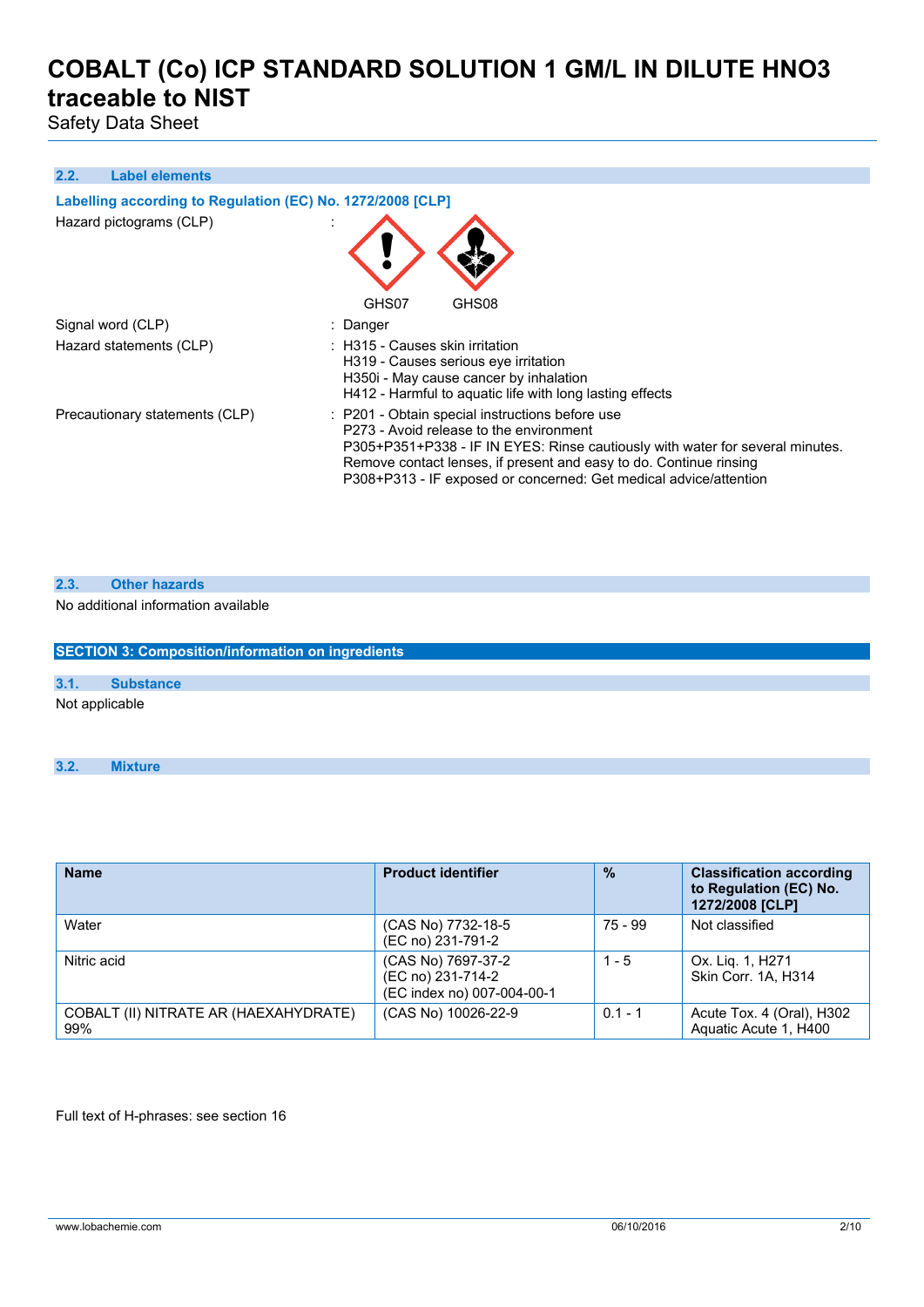Safety Data Sheet

### **SECTION 4: First aid measures**

| 4.1.               | <b>Description of first aid measures</b>                              |                                                                                                                                                       |  |
|--------------------|-----------------------------------------------------------------------|-------------------------------------------------------------------------------------------------------------------------------------------------------|--|
|                    | First-aid measures after inhalation                                   | : Assure fresh air breathing. If breathing is difficult, remove victim to fresh air and keep<br>at rest in a position comfortable for breathing.      |  |
|                    | First-aid measures after skin contact                                 | : Wash with plenty of soap and water. Wash contaminated clothing before reuse. Get<br>medical advice/attention.                                       |  |
|                    | First-aid measures after eye contact                                  | Rinse cautiously with water for several minutes. Remove contact lenses, if present<br>and easy to do. Continue rinsing. Get medical advice/attention. |  |
|                    | First-aid measures after ingestion                                    | : Rinse mouth. Do not induce vomiting. Get medical advice/attention.                                                                                  |  |
| 4.2.               | Most important symptoms and effects, both acute and delayed           |                                                                                                                                                       |  |
|                    | Symptoms/injuries after skin contact                                  | : Causes skin irritation.                                                                                                                             |  |
|                    | Symptoms/injuries after eye contact                                   | : Causes serious eye irritation.                                                                                                                      |  |
| 4.3.               |                                                                       | Indication of any immediate medical attention and special treatment needed                                                                            |  |
|                    | Treat symptomatically.                                                |                                                                                                                                                       |  |
|                    | <b>SECTION 5: Firefighting measures</b>                               |                                                                                                                                                       |  |
| 5.1.               | <b>Extinguishing media</b>                                            |                                                                                                                                                       |  |
|                    | Suitable extinguishing media                                          | : Carbon dioxide. Dry powder. Foam. Water spray.                                                                                                      |  |
|                    | Unsuitable extinguishing media                                        | : Do not use a heavy water stream.                                                                                                                    |  |
|                    |                                                                       |                                                                                                                                                       |  |
| 5.2.               | Special hazards arising from the substance or mixture                 |                                                                                                                                                       |  |
|                    | No additional information available                                   |                                                                                                                                                       |  |
| 5.3.               | <b>Advice for firefighters</b>                                        |                                                                                                                                                       |  |
|                    | Protection during firefighting                                        | Do not enter fire area without proper protective equipment, including respiratory<br>protection.                                                      |  |
|                    |                                                                       |                                                                                                                                                       |  |
|                    | <b>SECTION 6: Accidental release measures</b>                         |                                                                                                                                                       |  |
| 6.1.               |                                                                       | Personal precautions, protective equipment and emergency procedures                                                                                   |  |
|                    |                                                                       |                                                                                                                                                       |  |
| 6.1.1.             | For non-emergency personnel<br><b>Emergency procedures</b>            | : Evacuate unnecessary personnel.                                                                                                                     |  |
| 6.1.2.             | For emergency responders                                              |                                                                                                                                                       |  |
|                    | Protective equipment                                                  | : Equip cleanup crew with proper protection.                                                                                                          |  |
| 6.2.               | <b>Environmental precautions</b>                                      |                                                                                                                                                       |  |
|                    | Avoid release to the environment.                                     |                                                                                                                                                       |  |
| 6.3.               | Methods and material for containment and cleaning up                  |                                                                                                                                                       |  |
|                    | Methods for cleaning up                                               | : On land, sweep or shovel into suitable containers. Collect spillage.                                                                                |  |
| 6.4.               | <b>Reference to other sections</b>                                    |                                                                                                                                                       |  |
|                    | No additional information available                                   |                                                                                                                                                       |  |
|                    | <b>SECTION 7: Handling and storage</b>                                |                                                                                                                                                       |  |
| 7.1.               |                                                                       |                                                                                                                                                       |  |
|                    | <b>Precautions for safe handling</b><br>Precautions for safe handling | : Avoid contact with skin and eyes. Do not breathe vapours. Provide good ventilation<br>in process area to prevent formation of vapour.               |  |
| Hygiene measures   |                                                                       | Wash hands and other exposed areas with mild soap and water before eating,<br>drinking or smoking and when leaving work.                              |  |
| 7.2.               | <b>Conditions for safe storage, including any incompatibilities</b>   |                                                                                                                                                       |  |
| Storage conditions |                                                                       | : Store in a well-ventilated place. Keep container tightly closed.                                                                                    |  |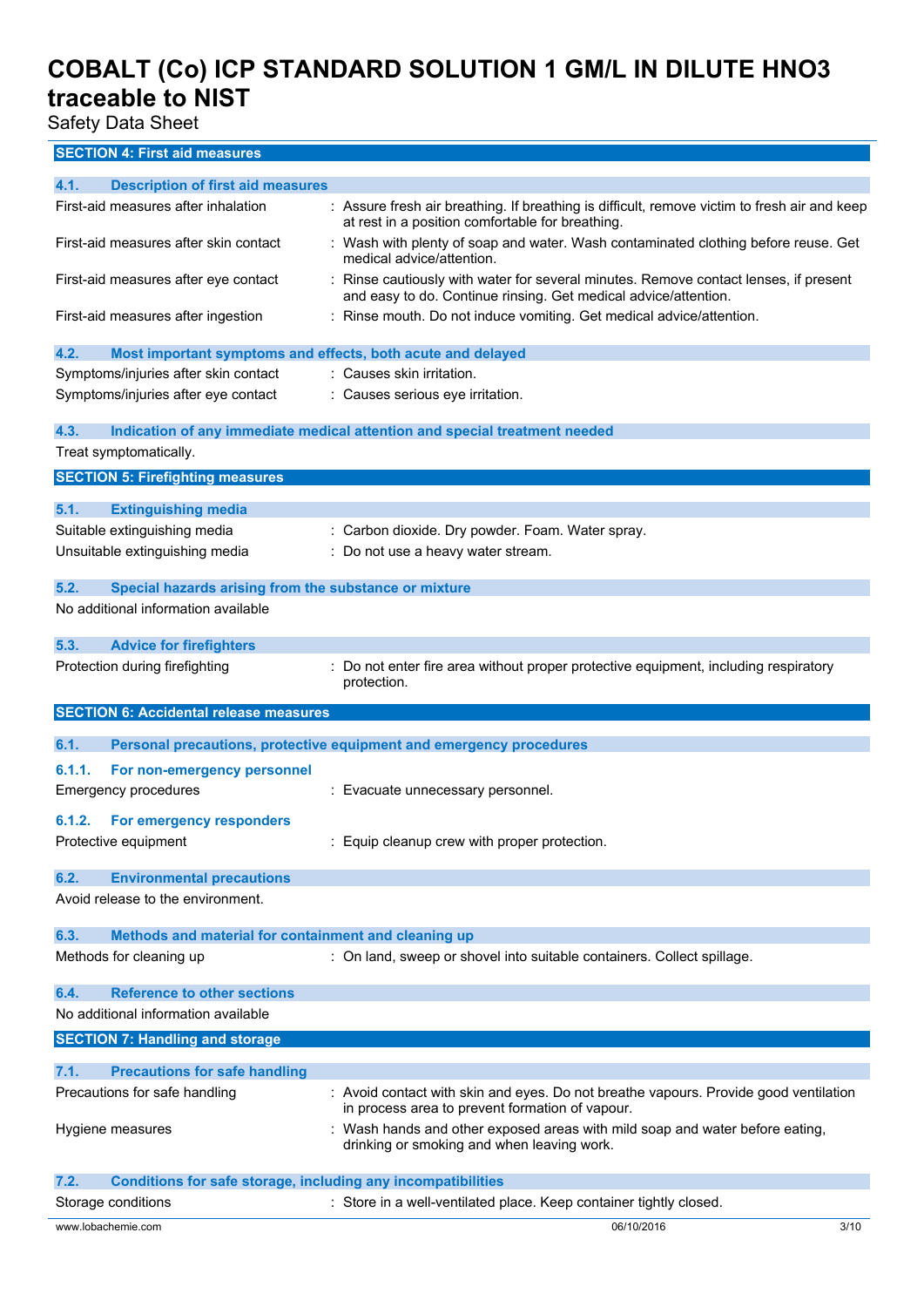Safety Data Sheet

### **7.3. Specific end use(s)**

No additional information available

**SECTION 8: Exposure controls/personal protection**

### **8.1. Control parameters**

**8.2. Exposure controls**

No additional information available

| 0.4.<br><b>EXPOSURE CONTROIS</b>                              |                                      |
|---------------------------------------------------------------|--------------------------------------|
| Hand protection                                               | : protective gloves                  |
| Eye protection                                                | : Chemical goggles or safety glasses |
| Skin and body protection                                      | : Wear suitable protective clothing  |
| Respiratory protection                                        | : Wear respiratory protection        |
| <b>SECTION 9: Physical and chemical properties</b>            |                                      |
| 9.1.<br>Information on basic physical and chemical properties |                                      |
| Physical state                                                | : Liquid                             |
| Colour                                                        | : light pink.                        |
| Odour                                                         | : No data available                  |
| Odour threshold                                               | : No data available                  |
| pH                                                            | : No data available                  |
| Relative evaporation rate (butylacetate=1)                    | : No data available                  |
| Melting point                                                 | : No data available                  |
| Freezing point                                                | : No data available                  |
| Boiling point                                                 | : No data available                  |
| Flash point                                                   | : No data available                  |
| Auto-ignition temperature                                     | : No data available                  |
| Decomposition temperature                                     | : No data available                  |
| Flammability (solid, gas)                                     | : No data available                  |
| Vapour pressure                                               | : No data available                  |
| Relative vapour density at 20 °C                              | : No data available                  |
| Relative density                                              | : No data available                  |
| Solubility                                                    | : No data available                  |
| Log Pow                                                       | : No data available                  |
| Viscosity, kinematic                                          | : No data available                  |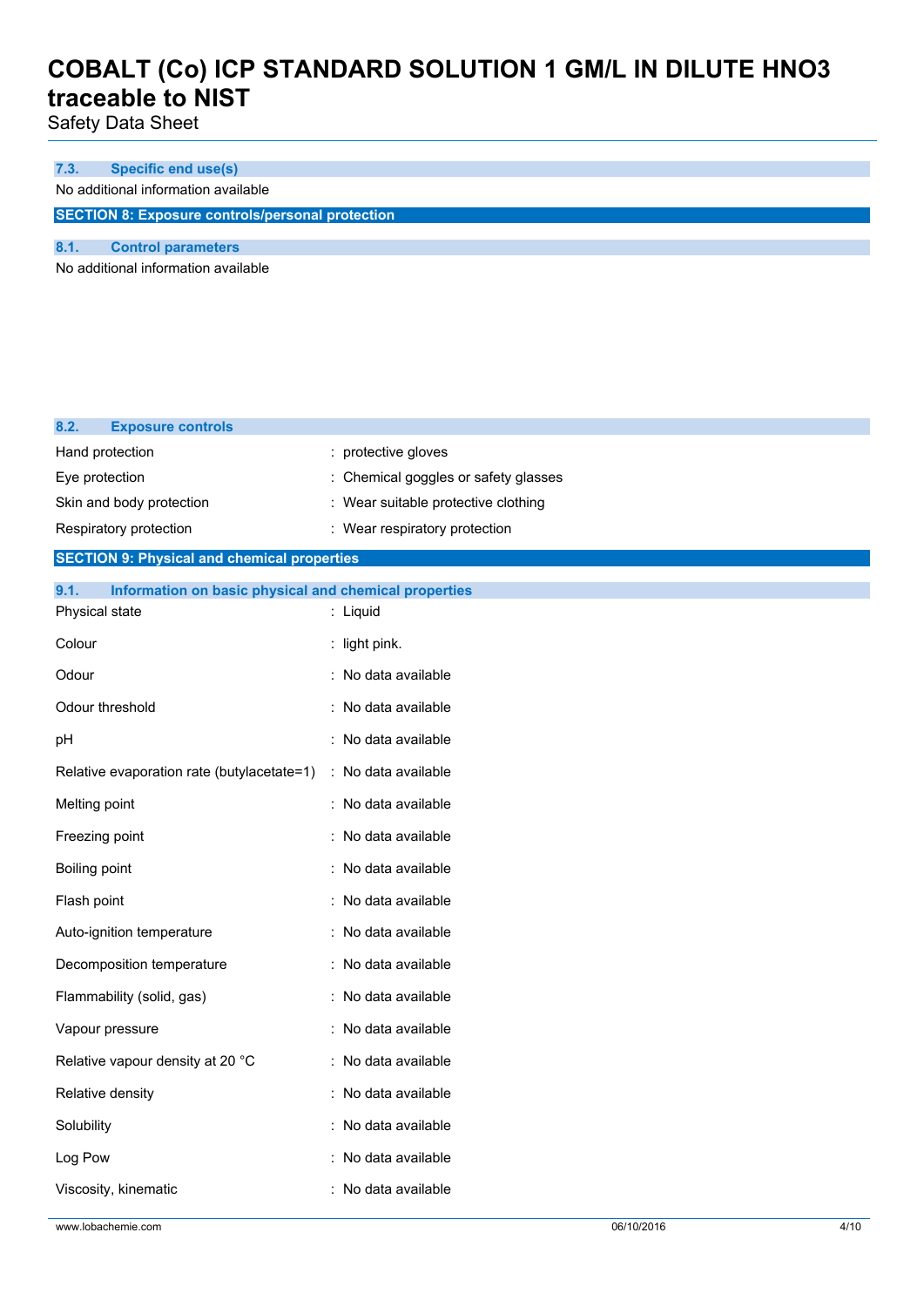Safety Data Sheet

| 38.0                                                  |                                   |
|-------------------------------------------------------|-----------------------------------|
| Viscosity, dynamic                                    | : No data available               |
| <b>Explosive properties</b>                           | : No data available               |
| Oxidising properties                                  | : No data available               |
| <b>Explosive limits</b>                               | : No data available               |
|                                                       |                                   |
| <b>Other information</b><br>9.2.                      |                                   |
| No additional information available                   |                                   |
| <b>SECTION 10: Stability and reactivity</b>           |                                   |
| 10.1.<br><b>Reactivity</b>                            |                                   |
| No additional information available                   |                                   |
| 10.2.<br><b>Chemical stability</b>                    |                                   |
| Stable under normal conditions.                       |                                   |
| 10.3.<br><b>Possibility of hazardous reactions</b>    |                                   |
| No additional information available                   |                                   |
| 10.4.<br><b>Conditions to avoid</b>                   |                                   |
| Direct sunlight.                                      |                                   |
| 10.5.<br><b>Incompatible materials</b>                |                                   |
| No additional information available                   |                                   |
| 10.6.<br><b>Hazardous decomposition products</b>      |                                   |
| No additional information available                   |                                   |
|                                                       |                                   |
| <b>SECTION 11: Toxicological information</b>          |                                   |
| 11.1.<br>Information on toxicological effects         |                                   |
| Acute toxicity                                        | : Not classified                  |
|                                                       |                                   |
| Skin corrosion/irritation                             | : Causes skin irritation.         |
| Serious eye damage/irritation                         | : Causes serious eye irritation.  |
| Respiratory or skin sensitisation                     | : Not classified                  |
| Germ cell mutagenicity                                | : Not classified                  |
| Carcinogenicity                                       | : May cause cancer by inhalation. |
| Reproductive toxicity                                 | : Not classified                  |
| Specific target organ toxicity (single                | : Not classified                  |
| exposure)                                             |                                   |
|                                                       |                                   |
| Specific target organ toxicity (repeated<br>exposure) | : Not classified                  |
|                                                       |                                   |

Aspiration hazard : Not classified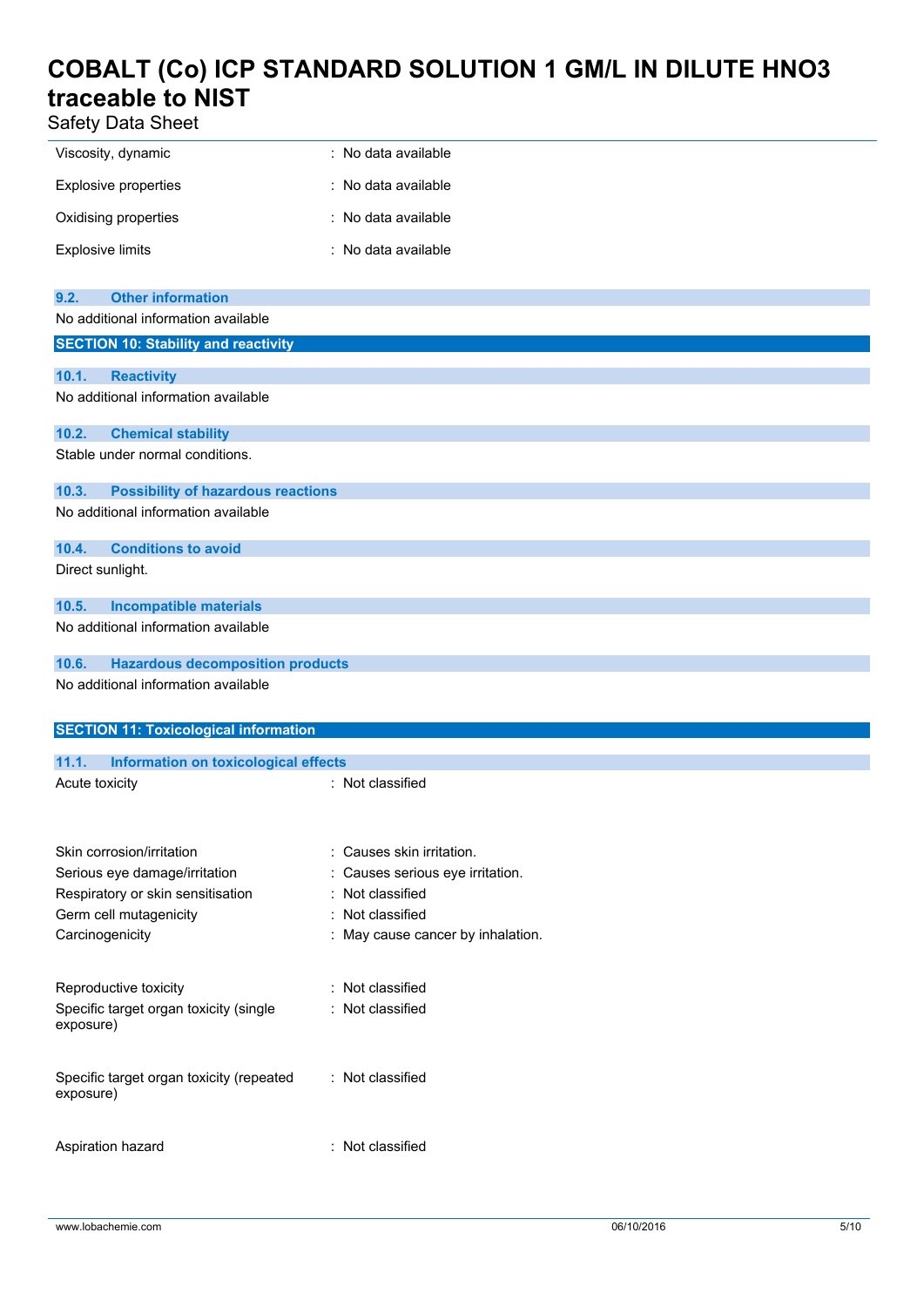Safety Data Sheet

|       | <b>SECTION 12: Ecological information</b>        |        |  |  |
|-------|--------------------------------------------------|--------|--|--|
|       |                                                  |        |  |  |
| 12.1. | <b>Toxicity</b>                                  |        |  |  |
|       | No additional information available              |        |  |  |
|       |                                                  |        |  |  |
|       |                                                  |        |  |  |
|       |                                                  |        |  |  |
|       |                                                  |        |  |  |
| 12.2. | <b>Persistence and degradability</b>             |        |  |  |
|       | No additional information available              |        |  |  |
|       |                                                  |        |  |  |
| 12.3. | <b>Bioaccumulative potential</b>                 |        |  |  |
|       | No additional information available              |        |  |  |
|       |                                                  |        |  |  |
| 12.4. | <b>Mobility in soil</b>                          |        |  |  |
|       | No additional information available              |        |  |  |
|       |                                                  |        |  |  |
| 12.5. | <b>Results of PBT and vPvB assessment</b>        |        |  |  |
|       | No additional information available              |        |  |  |
|       |                                                  |        |  |  |
|       |                                                  |        |  |  |
| 12.6. | <b>Other adverse effects</b>                     |        |  |  |
|       | No additional information available              |        |  |  |
|       | <b>SECTION 13: Disposal considerations</b>       |        |  |  |
|       |                                                  |        |  |  |
| 13.1. | <b>Waste treatment methods</b>                   |        |  |  |
|       | No additional information available              |        |  |  |
|       | <b>SECTION 14: Transport information</b>         |        |  |  |
|       | In accordance with ADR / RID / IMDG / IATA / ADN |        |  |  |
|       |                                                  |        |  |  |
|       |                                                  |        |  |  |
| 14.1. | <b>UN number</b>                                 |        |  |  |
|       | UN-No. (ADR)                                     | : 3264 |  |  |

| ורשתו. ושויי  | . JZUT |
|---------------|--------|
| UN-No. (IMDG) | : 3264 |
| UN-No.(IATA)  | : 3264 |
| UN-No.(ADN)   | : 3264 |
| UN-No. (RID)  | : 3264 |

| <b>UN proper shipping name</b><br>14.2. |                                                                      |
|-----------------------------------------|----------------------------------------------------------------------|
| Proper Shipping Name (ADR)              | : CORROSIVE LIQUID, ACIDIC, INORGANIC, N.O.S.                        |
| Proper Shipping Name (IMDG)             | : CORROSIVE LIQUID, ACIDIC, INORGANIC, N.O.S.                        |
| Proper Shipping Name (IATA)             | : CORROSIVE LIQUID, ACIDIC, INORGANIC, N.O.S.                        |
| Proper Shipping Name (ADN)              | : CORROSIVE LIQUID, ACIDIC, INORGANIC, N.O.S.                        |
| Proper Shipping Name (RID)              | : CORROSIVE LIQUID, ACIDIC, INORGANIC, N.O.S.                        |
| Transport document description (ADR)    | : UN 3264 CORROSIVE LIQUID, ACIDIC, INORGANIC, N.O.S., 8, III, $(E)$ |
| Transport document description (IMDG)   | : UN 3264 CORROSIVE LIQUID, ACIDIC, INORGANIC, N.O.S., 8, III        |
| Transport document description (IATA)   | : UN 3264 CORROSIVE LIQUID, ACIDIC, INORGANIC, N.O.S., 8, III        |
| Transport document description (ADN)    | : UN 3264 CORROSIVE LIQUID, ACIDIC, INORGANIC, N.O.S., 8, III        |
| Transport document description (RID)    | : UN 3264 CORROSIVE LIQUID, ACIDIC, INORGANIC, N.O.S., 8, III        |
|                                         |                                                                      |

www.lobachemie.com 06/10/2016 6/10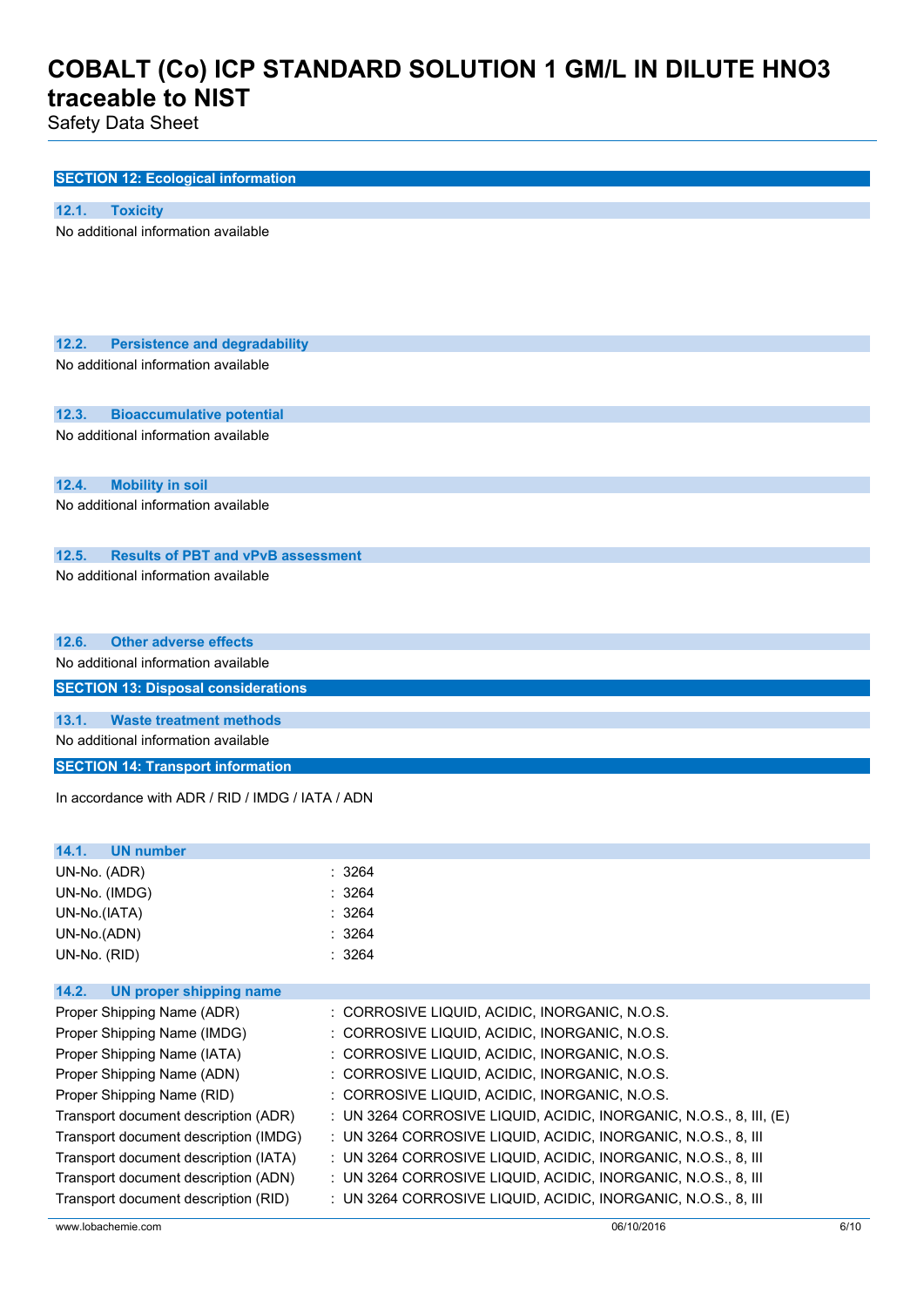Safety Data Sheet

| 14.3.<br><b>Transport hazard class(es)</b><br><b>ADR</b> |                        |
|----------------------------------------------------------|------------------------|
|                                                          |                        |
| Transport hazard class(es) (ADR)                         | : 8<br>$\therefore$ 8  |
| Danger labels (ADR)                                      |                        |
|                                                          |                        |
|                                                          |                        |
|                                                          |                        |
|                                                          |                        |
|                                                          |                        |
|                                                          |                        |
| <b>IMDG</b>                                              |                        |
| Transport hazard class(es) (IMDG)                        | : 8                    |
| Danger labels (IMDG)                                     | $\therefore$ 8         |
|                                                          |                        |
|                                                          |                        |
|                                                          |                        |
|                                                          |                        |
|                                                          |                        |
|                                                          |                        |
| <b>IATA</b>                                              |                        |
| Transport hazard class(es) (IATA)                        | : 8                    |
| Hazard labels (IATA)                                     | $\therefore$ 8         |
|                                                          |                        |
|                                                          |                        |
|                                                          |                        |
|                                                          |                        |
|                                                          |                        |
|                                                          |                        |
| <b>ADN</b>                                               |                        |
| Transport hazard class(es) (ADN)                         | : 8                    |
| Danger labels (ADN)                                      | : 8                    |
|                                                          |                        |
|                                                          |                        |
|                                                          |                        |
|                                                          |                        |
|                                                          |                        |
|                                                          |                        |
| <b>RID</b>                                               |                        |
| Transport hazard class(es) (RID)                         | : 8                    |
| Danger labels (RID)                                      | : 8                    |
|                                                          |                        |
|                                                          |                        |
|                                                          |                        |
|                                                          |                        |
|                                                          |                        |
|                                                          |                        |
| 14.4.<br><b>Packing group</b>                            |                        |
| Packing group (ADR)                                      | : $\, \mathrm{III} \,$ |
|                                                          |                        |

Packing group (IMDG) : III Packing group (IATA) : III Packing group (ADN) : III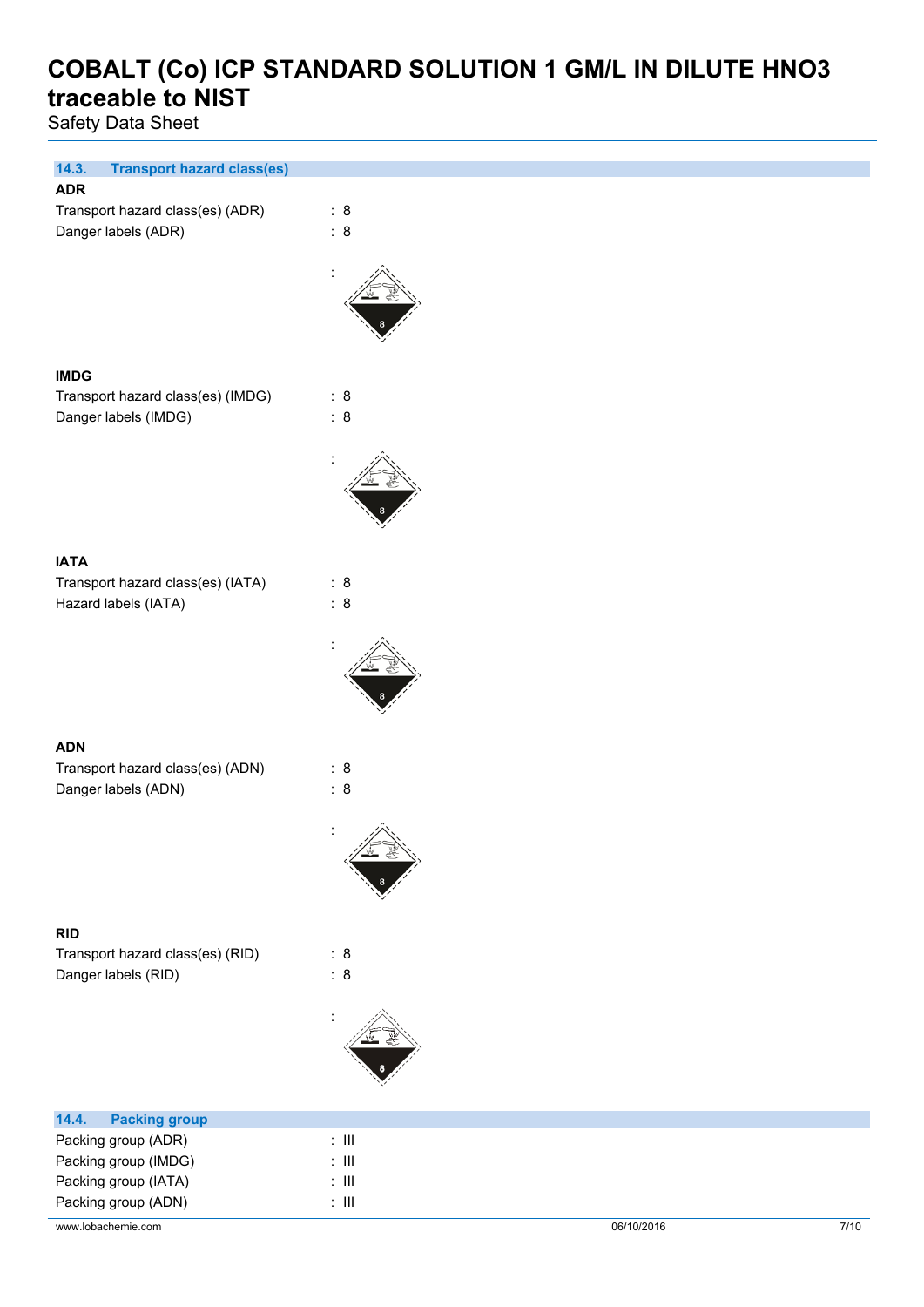Safety Data Sheet

| Packing group (RID)                          | $\therefore$ III                         |
|----------------------------------------------|------------------------------------------|
| <b>Environmental hazards</b><br>14.5.        |                                          |
| Dangerous for the environment                | : No                                     |
| Marine pollutant                             | : No                                     |
| Other information                            | : No supplementary information available |
|                                              |                                          |
| <b>Special precautions for user</b><br>14.6. |                                          |
| - Overland transport                         |                                          |
| Classification code (ADR)                    | $\therefore$ C1                          |
| Special provision (ADR)                      | : 274                                    |

| Special provision (ADR)                                      | : 274                     |
|--------------------------------------------------------------|---------------------------|
| Limited quantities (ADR)                                     | : 5L                      |
| Excepted quantities (ADR)                                    | $E = 1$                   |
| Packing instructions (ADR)                                   | : P001, IBC03, LP01, R001 |
| Mixed packing provisions (ADR)                               | : MP19                    |
| Portable tank and bulk container<br>instructions (ADR)       | : T7                      |
| Portable tank and bulk container special<br>provisions (ADR) | $:$ TP1, TP28             |
| Tank code (ADR)                                              | : L4BN                    |
| Vehicle for tank carriage                                    | : AT                      |
| Transport category (ADR)                                     | - 3                       |
| Special provisions for carriage - Packages<br>(ADR)          | : V12                     |
| Hazard identification number (Kemler No.)                    | ÷<br>80                   |
| Orange plates                                                | 80<br>3264                |
| Tunnel restriction code (ADR)                                | : E                       |
| EAC code                                                     | : 2X                      |
| APP code                                                     | : B                       |
|                                                              |                           |
| - Transport by sea                                           |                           |
| Special provision (IMDG)                                     | : 223, 274                |
| Limited quantities (IMDG)                                    | : 5 L                     |
| Excepted quantities (IMDG)                                   | : E1                      |
| Packing instructions (IMDG)                                  | : P001, LP01              |
| IBC packing instructions (IMDG)                              | IBC03<br>÷                |
| Tank instructions (IMDG)                                     | - T7                      |
| Tank special provisions (IMDG)                               | $:$ TP1, TP28             |
| EmS-No. (Fire)                                               | $: F-A$                   |
| EmS-No. (Spillage)                                           | $S-B$                     |
| Stowage category (IMDG)                                      | A                         |
| Stowage and handling (IMDG)                                  | $:$ SW2                   |
| MFAG-No                                                      | 154                       |
| - Air transport                                              |                           |
| PCA Excepted quantities (IATA)                               | : E1                      |
| PCA Limited quantities (IATA)                                | : Y841                    |
| PCA limited quantity max net quantity<br>(IATA)              | 1L                        |
| PCA packing instructions (IATA)                              | 852                       |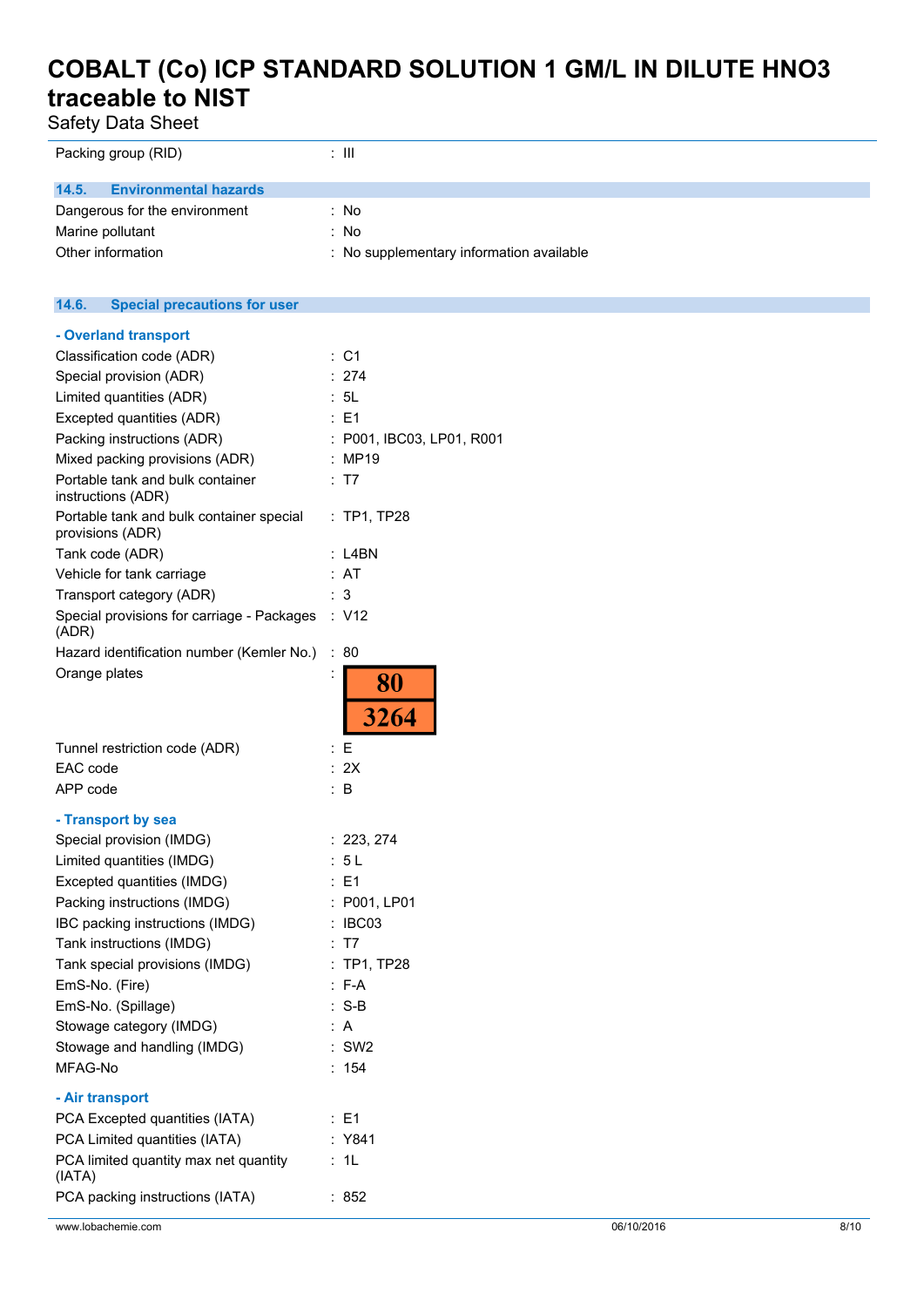Safety Data Sheet

| PCA max net quantity (IATA)                                  | : 5L                    |
|--------------------------------------------------------------|-------------------------|
| CAO packing instructions (IATA)                              | : 856                   |
| CAO max net quantity (IATA)                                  | : 60L                   |
| Special provision (IATA)                                     | : A3                    |
| ERG code (IATA)                                              | : 8L                    |
| - Inland waterway transport                                  |                         |
| Classification code (ADN)                                    | : C1                    |
| Special provisions (ADN)                                     | : 274                   |
| Limited quantities (ADN)                                     | : 5L                    |
| Excepted quantities (ADN)                                    | : E1                    |
| Carriage permitted (ADN)                                     | $\top$                  |
| Equipment required (ADN)                                     | $:$ PP, EP              |
| Number of blue cones/lights (ADN)                            | 0                       |
| - Rail transport                                             |                         |
| Classification code (RID)                                    | : C1                    |
| Special provision (RID)                                      | : 274                   |
| Limited quantities (RID)                                     | : 5L                    |
| Excepted quantities (RID)                                    | $\therefore$ E1         |
| Packing instructions (RID)                                   | P001, IBC03, LP01, R001 |
| Mixed packing provisions (RID)                               | : MP19                  |
| Portable tank and bulk container<br>instructions (RID)       | : T7                    |
| Portable tank and bulk container special<br>provisions (RID) | $:$ TP1, TP28           |
| Tank codes for RID tanks (RID)                               | $:$ L4BN                |
| Transport category (RID)                                     | 3                       |
| Special provisions for carriage – Packages : W12<br>(RID)    |                         |
| Colis express (express parcels) (RID)                        | : CE8                   |
| Hazard identification number (RID)                           | 80                      |

**14.7. Transport in bulk according to Annex II of MARPOL 73/78 and the IBC Code**

Not applicable

**SECTION 15: Regulatory information**

**15.1. Safety, health and environmental regulations/legislation specific for the substance or mixture**

**15.1.1. EU-Regulations**

Contains no substances with Annex XVII restrictions Contains no REACH candidate substance

Contains no REACH Annex XIV substances.

### **15.1.2. National regulations**

#### **Germany**